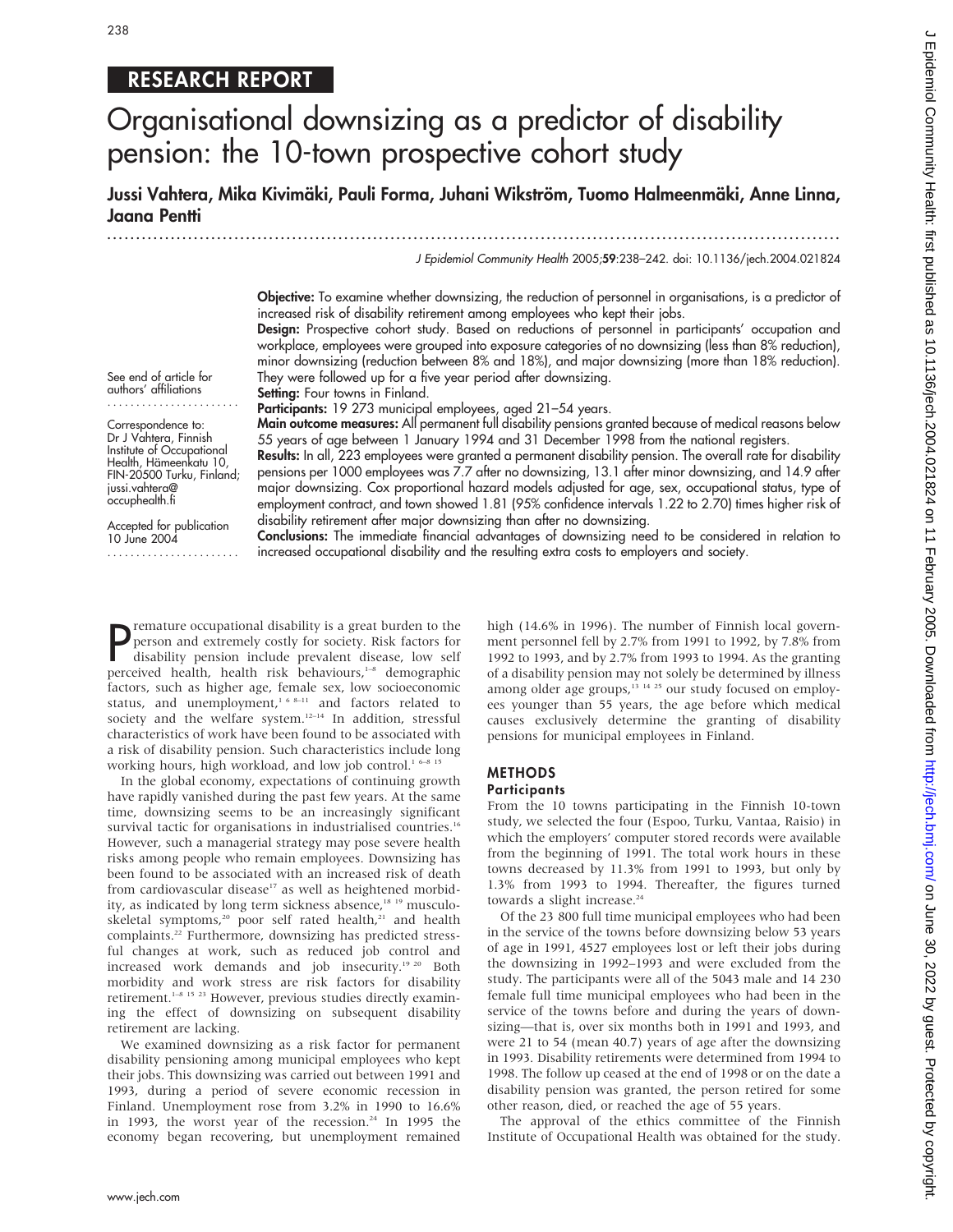#### Assessment of baseline characteristics

The following baseline characteristics of the participants were derived from the employers' records in 1991–1993: sex; age group (21–39, 40–44, 45–49, 50–54); occupational status (higher grade non-manual, lower grade non-manual, or manual based on the Statistics Finland classification of the five digit occupational titles)<sup>26</sup>; education; type of employment contract (permanent or fixed term); and town. Information on education was collected from a national register kept by Statistics Finland (a database with virtually complete population data on education) and classified as primary to secondary (International Standard Classification of Education (ISCED) levels 1 to 4) or tertiary  $($ ISCED 5–6 $)^{27}$ 

#### Assessment of organisational downsizing

The extent of downsizing (reduction in personnel) is an aggregate measure that indicates the decrease in the total number of person years for each occupational group in each town. The reduction in personnel was derived from the employers' records covering all periods of full time employment, including date of commencement and, where appropriate, termination of work contract, and occupational titles as listed by Statistics Finland.<sup>26</sup> We calculated the percentage reduction in personnel by comparing person years worked in each occupational group for each town in 1993 with the corresponding person years in 1991 (272 categories of degree of downsizing).17 Earlier studies have found an increased risk of health problems after downsizing by more than  $18\%$ .<sup>17–21</sup> Thus the participants were classified into the following groups according to their exposure: no downsizing (reductions in personnel less than 8%), minor downsizing (8%– 18%), and major downsizing (more than 18%).

#### Assessment of disability pension

We used the participants' personal identification numbers (a unique number assigned to each Finnish citizen) to collect disability retirement data from the Finnish Local Government Pensions Institution and the State Treasury. These institutions provide complete retirement data as they grant all pensions of employees in the public sector. The dates and causes of early retirement attributable to disability pension (from medical certificates) were obtained for all the participants granted a permanent full disability pension because of medical reasons between 1 January 1994 and 31 December 1998. The underlying cause of the pensioning was assigned according to the International Classification of Diseases.28 In addition to carrying out analyses on all cause disability pensions, we considered disability pensions attributable to psychiatric diseases (ICD9 290–319; ICD10 F00– F99) and musculoskeletal diseases (ICD9 710–739; ICD10 M00–M99) separately, as they are the two main groups of illnesses leading to disability pension.<sup>4 29</sup> The participants were followed up until the date the disability pension was granted, they retired because of some other reason, they died, or they reached the age of 55 years.

#### Statistical analysis

To estimate the relative risk of medical retirement, we used Cox proportional hazard models. There was no evidence against the validity of the proportional hazard assumption between downsizing and disability pensioning (p for trend in the hazard ratio with time 0.128). We calculated the hazard ratios and 95% confidence intervals for the employees remaining at work after minor and major downsizing, using the group of no downsizing as the reference. The hazard ratios were adjusted for sex and age group, and additionally

|                      |                                  | <b>Extent of downsizing</b> |                            |                     | Disability pension*                                           |       |                  |  |
|----------------------|----------------------------------|-----------------------------|----------------------------|---------------------|---------------------------------------------------------------|-------|------------------|--|
|                      | Number of participants<br>$(\%)$ | No<br>$n = 6839$            | <b>Minor</b><br>$n = 8370$ | Major<br>$n = 4038$ | Number of cases<br>$(\%)$<br>$n = 223$<br><b>HR</b><br>95% CI |       |                  |  |
|                      |                                  |                             |                            |                     |                                                               |       |                  |  |
| Sex                  |                                  |                             |                            |                     |                                                               |       |                  |  |
| Women                | 14230 (74)                       | 75                          | 70                         | 80                  | 155 (70)                                                      | 1.00  |                  |  |
| Men                  | 5043 (26)                        | 25                          | 30                         | 20                  | 68 (30)                                                       | 1.29  | 0.97 to 1.71     |  |
| Age group (y)        |                                  |                             |                            |                     |                                                               |       |                  |  |
| $18 - 39$            | 7123 (37)                        | 34                          | 38                         | 40                  | 29(13)                                                        | 1.00  |                  |  |
| $40 - 44$            | 4001 (21)                        | 21                          | 21                         | 20                  | 31(14)                                                        | 1.92  | 1.16 to 3.18     |  |
| $45 - 50$            | 4698 (24)                        | 26                          | 24                         | 22                  | 89 (40)                                                       | 4.76  | 3.13 to 7.25     |  |
| $50 - 54$            | 3451(18)                         | 19                          | 17                         | 18                  | 74 (33)                                                       | 10.57 | 6.83 to 16.35    |  |
| Occupational status  |                                  |                             |                            |                     |                                                               |       |                  |  |
| Higher grade non-    | 6813 (35)                        | 58                          | 22                         | 25                  | 60 (27)                                                       | 1.00  |                  |  |
| manual               |                                  |                             |                            |                     |                                                               |       |                  |  |
| Lower grade non-     | 7994 (42)                        | 34                          | 47                         | 44                  | 82 (37)                                                       | 1.28  | 0.92 to 1.79     |  |
| manual               |                                  |                             |                            |                     |                                                               |       |                  |  |
| Manual               | 4440 (23)                        | 8                           | 31                         | 31                  | 81 (36)                                                       | 2.23  | 1.59 to 3.12     |  |
| Level of education   |                                  |                             |                            |                     |                                                               |       |                  |  |
| Tertiary             | 8185 (42)                        | 66                          | 33                         | 22                  | 61(27)                                                        | 1.00  |                  |  |
| Primary or secondary | 11088 (58)                       | 34                          | 67                         | 78                  | 162 (73)                                                      | 2.17  | 1.61 to 2.92     |  |
| Type of employment   |                                  |                             |                            |                     |                                                               |       |                  |  |
| contract             |                                  |                             |                            |                     |                                                               |       |                  |  |
| Permanent            | 17327 (90)                       | 89                          | 93                         | 86                  | 207 (93)                                                      | 1.00  |                  |  |
| Non-permanent        | 1946 (10)                        | 11                          | $\overline{7}$             | 14                  | 16(7)                                                         | 0.93  | 0.56 to 1.56     |  |
| Town                 |                                  |                             |                            |                     |                                                               |       |                  |  |
| Espoo                | 6254 (33)                        | 38                          | 35                         | 17                  | 68 (31)                                                       | 1.00  |                  |  |
| Raisio               | 826 (4)                          | $\overline{2}$              | 5                          | 6                   | 5(2)                                                          | 0.55  | 0.22 to 1.35     |  |
| Turku                | 6170 (32)                        | 21                          | 38                         | 38                  | 91 (41)                                                       | 1.29  | 0.94 to 1.76     |  |
| Vantaa               | 6023 (31)                        | 38                          | 22                         | 38                  | 59 (26)                                                       | 0.89  | $0.63$ to $1.26$ |  |

The extent of downsizing is the percentage reduction in personnel from 1991 to 1993. Reductions in personnel was less than 8% for participants with no downsizing, 8%–18% for participants with minor downsizing, and over 18% for participants with major downsizing. \*Hazard ratios adjusted for sex and age in five year categories when appropriate.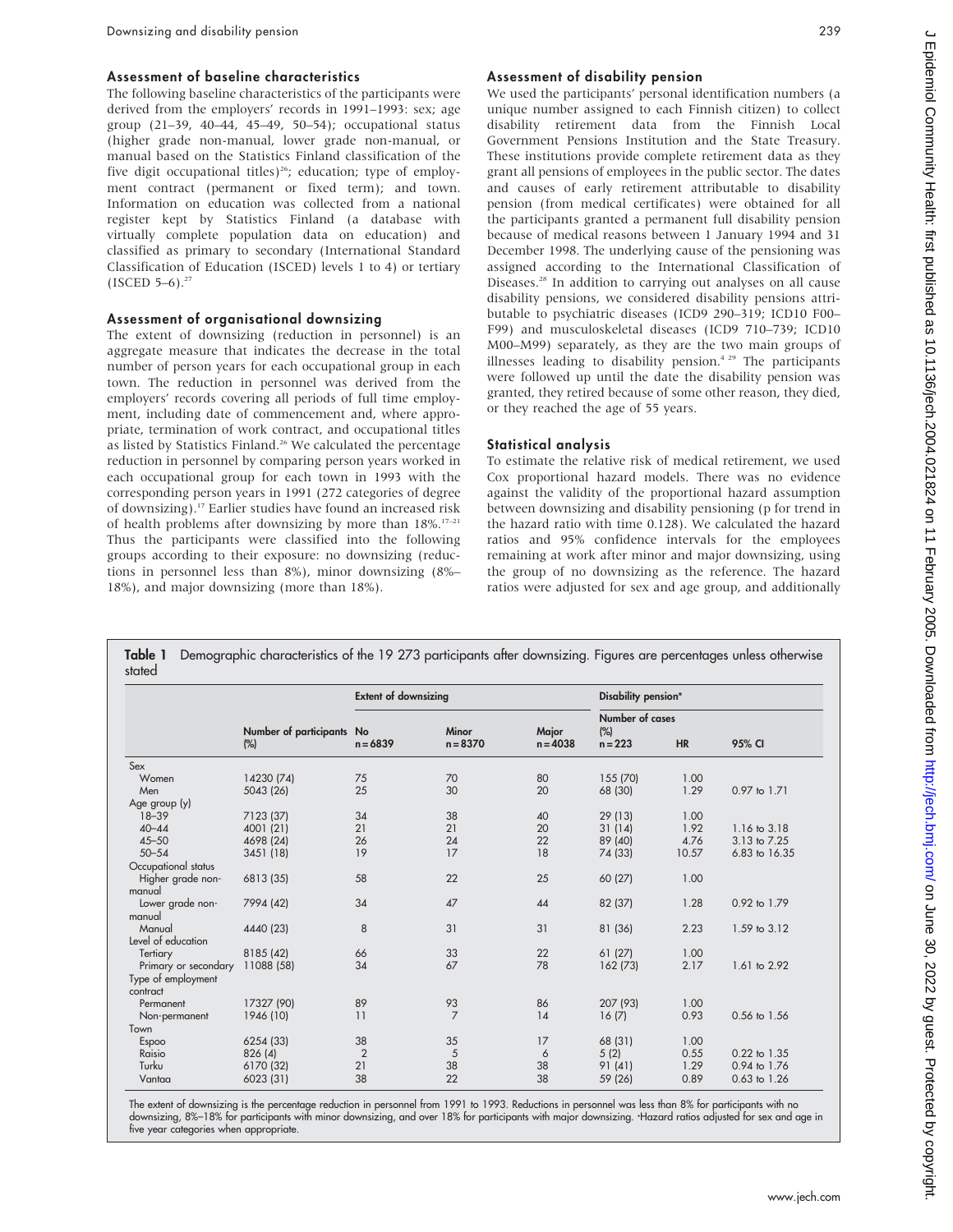for occupational status, type of employment, and town. The linear trend among the participants was studied treating downsizing as a continuous variable (no downsizing  $= 0$ , minor downsizing  $= 1$ , major downsizing  $= 2$ ). The differences in the downsizing-disability pension relation between the men and women, and between non-manual and manual employees, were studied by entering the corresponding interaction terms into the models. The analyses were performed using the PHREG procedure in the SAS 8.2 program.

### RESULTS

Table 1 shows the baseline characteristics of the 19 273 participants (that is, people who remained in employment) by the extent of downsizing they had experienced. Of them, 74% were female, 77% were non-manual employees, and 90% were permanent employees. The proportions of women, younger employees, and those with lower socioeconomic status and fixed term contract were higher in the major downsizing group  $(>18%)$  than in other groups. In all, 223 employees were granted a permanent disability pension during the five years after the downsizing. An increased risk of being granted a disability pension was found for older employees and those with lower socioeconomic status.

Table 2 shows the results of the associations between the downsizing and subsequent disability pensioning less than 55 years of age. The overall rate for disability pensions per 1000 employees was 7.7 after no downsizing, 13.1 after minor downsizing and 14.9 after major downsizing. There was a linear trend between downsizing and disability pensioning  $(p = 0.004)$ . After adjustment for age, sex, occupational status, type of employment contract, and town, employees who had experienced major downsizing had a 1.8-fold greater risk of being granted a disability pension when compared with the employees who had not experienced downsizing. Further adjustment for education had little effect on these results (HR after major downsizing 1.6, 95% CI 1.1 to 2.4; p for trend 0.030). There was no interaction between sex and downsizing or between occupational status and downsizing with respect to disability pensioning.

The two leading causes of disability were psychiatric diseases (30% of all disability pensions, 67 cases) and musculoskeletal disorders (29%, 64 cases). Other causes of disability, including, for example, cancer (24 cases), cardiovascular diseases (14 cases), and injuries (12 cases), were combined. As table 3 shows, downsizing was not associated with disability pensioning attributable to psychiatric diseases. In contrast, the age and sex adjusted hazard ratios for musculoskeletal disorders and other causes were over twofold for those exposed to major downsizing. After further control for occupational status, type of employment, and town these hazard ratios were still over 1.8.

## DISCUSSION

This is the first study to show that, not only people who lose their jobs, but also those who remain in work after downsizing may be at increased risk of being granted a disability pension. We found an almost twofold risk of disability retirement below 55 years of age among people who remained in employment after major downsizing.

Our study represents a natural experiment on the effects of a changing psychosocial work environment with no accompanying change in material conditions. We used only objective data in the assessment of the constructs under study, eliminating the possibility of reporting bias. The same people were followed up from before any rumour of downsizing, and after it. During the downsizing, only 7.5% of the participants changed their occupation. Less than 1% of them moved from non-manual to manual occupations and thus were exposed to increased socioeconomic disadvantage. Because occupational status, education, type of employment contract, and town were controlled, confounding of socioeconomic status or area characteristics is unlikely to explain our results.

It may be argued that early retirement is not determined by illness only. Despite improvements in health and longevity, an increased number of workers retire at a young age. Early retirement provisions of social security systems in developed countries determine the modal age of retirement.<sup>14</sup> For example, in the United States, only 44% of men and 24% of women are still working full time by age  $62<sup>25</sup>$  and early retirement has been found to be a helpful strategy in effective downsizing endeavours.<sup>30</sup> However, for several reasons, retirement not related to health is an unlikely explanation for our findings. Firstly, instead of studying early retirement in general, we focused on permanent disability pensions, granted for medical conditions only. Secondly, the extent to which non-medical factors may play a part in disability pensioning is likely to depend on age, being greatest among older age groups. Our finding of a significantly increased disability pension rate after major downsizing among comparatively young employees speaks against the nonmedical retirement argument. Furthermore, downsizing has predicted increased morbidity and cardiovascular mortality among those who remained at work.<sup>17–22 31</sup> Thirdly, if disability pensioning is a measure of severe health problems, it should show a strong association with mortality. In our data this was the case. After adjustment for age, sex, occupational status, type of employment contract, and town, the mortality rate was 18-fold (95% confidence interval 12 to 27) for those retiring before age 55 compared with employees who did not retire during the follow up (data not shown).

Several mechanisms may explain the link between downsizing and permanent disability. One possibility is that employees working with limited capacity because of a

| Extent of<br>downsizing                 |                  | Number of<br>cases (%) | Hazard ratios (95% confidence intervals) |                      |                 |              |  |  |
|-----------------------------------------|------------------|------------------------|------------------------------------------|----------------------|-----------------|--------------|--|--|
|                                         | Number of        |                        |                                          | Age and sex adjusted | Fully adjusted* |              |  |  |
|                                         | participants (%) |                        | <b>HR</b>                                | 95% CI               | <b>HR</b>       | 95% CI       |  |  |
| <b>No</b>                               | 6839 (36)        | 53 (24)                | 1.00                                     |                      | 1.00            |              |  |  |
| Minor                                   | 8370 (43)        | 110 (49)               | 1.76                                     | 1.27 to 2.44         | 1.46            | 1.02 to 2.08 |  |  |
| Major                                   | 4038 (21)        | 60 (27)                | 2.13                                     | 1.47 to 3.08         | 1.81            | 1.22 to 2.70 |  |  |
| p for trend                             |                  |                        | < 0.001                                  |                      | 0.004           |              |  |  |
| Interaction with sex                    |                  |                        | 0.345                                    |                      | 0.212           |              |  |  |
| Interaction with<br>occupational status |                  |                        | 0.114                                    |                      | 0.074           |              |  |  |

Reductions in personnel were less than 8% for participants with no downsizing, 8%–18% for participants with minor<br>downsizing, and over 18% for participants with major downsizing. \*Adjusted for age in five year categories, occupational status, type of employment contract, and town.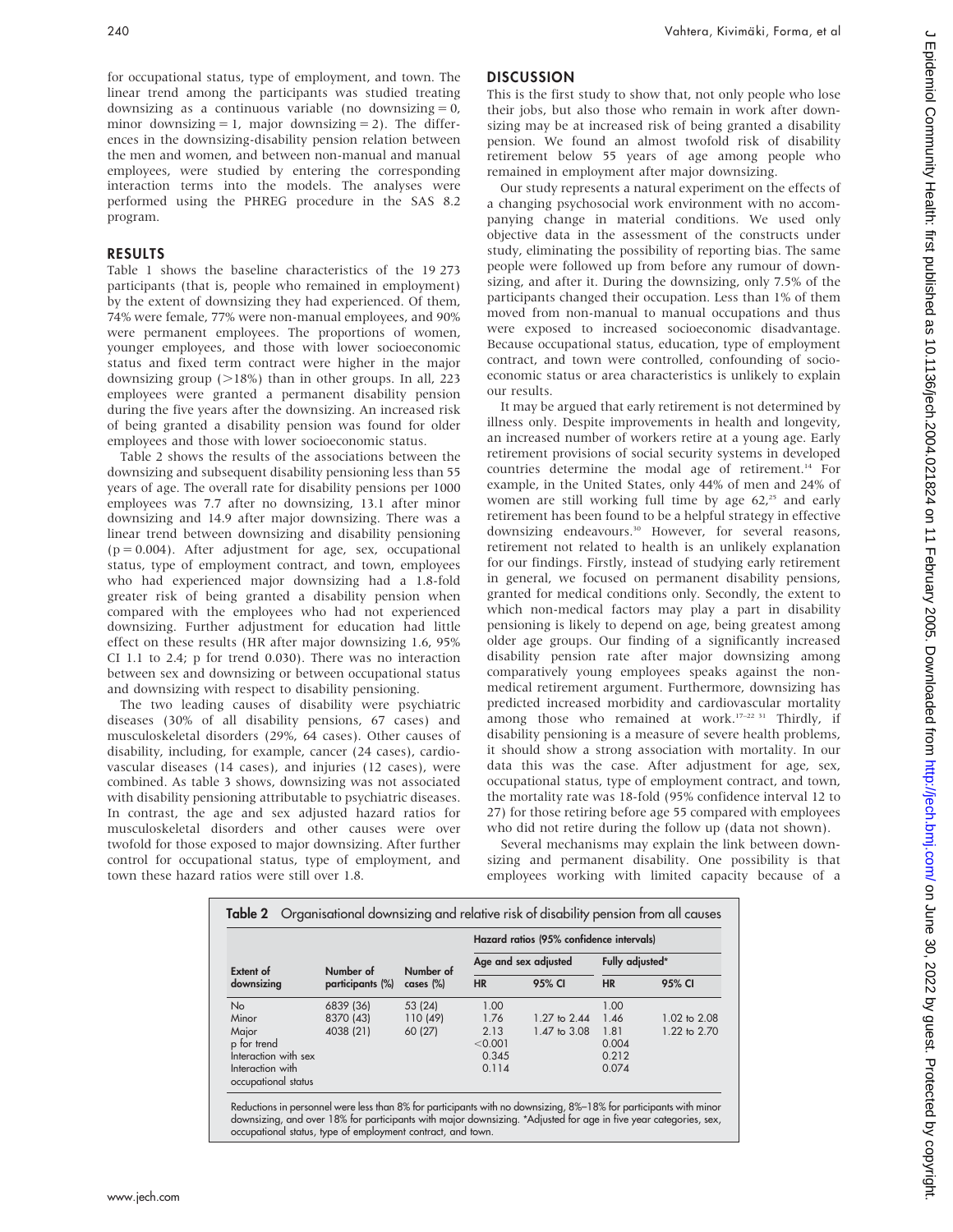Table 3 Organisational downsizing and relative risk of disability pension attributable to psychiatric and musculoskeletal diseases and other causes. Hazard ratios and their 95% confidence intervals (in parentheses)

|                             | Psychiatric diseases |           |                  | Musculoskeletal diseases |           |                  | Other causes  |           |                         |
|-----------------------------|----------------------|-----------|------------------|--------------------------|-----------|------------------|---------------|-----------|-------------------------|
| <b>Extent of downsizing</b> | <b>Numbe</b>         | <b>HR</b> | 95% CI           | <b>Number</b>            | <b>HR</b> | 95% CI           | <b>Number</b> | <b>HR</b> | 95% CI                  |
| Age and sex adjusted        |                      |           |                  |                          |           |                  |               |           |                         |
| N <sub>o</sub>              | 24                   | 1.00      |                  | 13                       | 1.00      |                  | 56            | 1.00      |                         |
| Minor                       | 29                   | 1.04      | 0.61 to 1.79     | 32                       | 2.09      | 1.10 to 3.99     | 120           | 1.80      | 1.31 to 2.48            |
| Major                       | 14                   | 1.06      | $0.55$ to $2.06$ | 19                       | 2.79      | 1.37 to 5.65     | 60            | 2.10      | 1.46 to 3.02            |
| Fully adjusted*             |                      |           |                  |                          |           |                  |               |           |                         |
| No.                         | 24                   | 1.00      |                  | 13                       | 1.00      |                  | 56            | 1.00      |                         |
| Minor                       | 29                   | 1.26      | 0.70 to 2.26     | 32                       | 1.29      | $0.65$ to $2.59$ | 120           | 1.55      | $1.10 \text{ to } 2.19$ |
| Major                       | 14                   | 1.26      | $0.63$ to $2.54$ | 19                       | 1.81      | $0.94$ to $3.90$ | 60            | 1.89      | 1.27 to 2.81            |

longstanding illness cannot cope with increased workload and decreased job control characterising a post-downsizing work situation.<sup>19–21</sup> In addition to this, major downsizing may influence disability through triggering serious diseases and being associated with declining prognosis in those with preexisting disease, as suggested by studies on cardiovascular diseases.17 In our study, the association between downsizing and disability pension was found for physical diseases but not psychiatric disorders. Adverse effects of downsizing on mental health may be particularly strong for those who are made redundant.<sup>32</sup> Instead, the extent of downsizing may be a less significant predictor of permanent mental health problems among those who are able to keep their jobs.

The downsizing studied by us stemmed from severe economic decline, which affected more or less almost the whole staff. In this context, keeping a job may have been influenced by selection factors, such as good physical and mental health.33 Corresponding to earlier findings on morbidity and mortality in this cohort, $17$  the excluded employees who left or lost their job during the downsizing had 1.8 (95% CI 1.2 to 2.7) greater risk of permanent disability pension below 55 years of age. The remaining employees, the focus of this study, had comparatively good health, were young, and worked predominantly in nonmanual occupations, all determinants of a low risk target population for studying risk of disability retirement. Thus, the associations observed in this study between downsizing and permanent work disability may represent an underestimate rather than an overestimate of the actual effect of downsizing.

We focused on four towns in which the average decrease in total work hours was 11% from 1991 to 1993. This is well in line with the overall 11% decrease in the number of Finnish local government personnel.<sup>24</sup> In this study, the annual incidence of disability pensions being granted was 2.6 per 1000 workers and psychiatric diseases and musculoskeletal disorders accounted for nearly two thirds of the conditions leading to permanent disability on the grounds of which early

# Key points

- Employees who remain in work after downsizing are at increased risk of being granted a disability pension below 55 years of age.
- Downsizing was associated with increased risk of disability pensioning attributable to physical illness, such as musculoskeletal disorders.
- No association was found between downsizing and psychiatric diseases.

retirement was granted, figures comparable to those reported elsewhere.4 13 Finally, our findings agree with those obtained elsewhere for the effect of downsizing on work disability, as indicated by very long term sickness absence.<sup>31</sup> None the less, with only a limited number of cases with specific diseases, we acknowledge that the findings of this study should be validated in further studies with larger samples. Such replications would also help to determine if differences between societies and sectors of work moderate the effects of downsizing on disability pensioning.

## Economic implications

Permanent disability is a great burden, not only on the person, but also on society. At the end of 2002, there were 253 500 people in Finland entitled to a disability pension, 7.4% of the population between 16 and 64 years of age.<sup>34</sup> The disability pension payments amounted to 2854 million euros—that is, 8% of all social expenditure that year. It has been predicted that numbers of people fit for work will become a matter of concern in Western Europe, including Finland.<sup>35</sup>

In this study, the annual incidence of disability pensions attributable to downsizing was 0.6 per 1000 workers. For the total of 260 000 full time municipal employees being at work below 55 years of age in 1993 in Finland, $24$  this would imply 750 permanent disability pensions to be granted because of the adverse effects of downsizing during the subsequent five years. As the costs of one such pension is about 168 500 euros, the estimated total costs from downsizing in terms of extra early disability retirements would have been 126 million euros for the pension institutions.

In summary, permanent occupational disability is a serious consequence of a disabling process. No evidence so far has

## Policy implications

- $\bullet$  The strong association found between downsizing and the incidence of disability retirement among employees at a comparatively young age links the problem of disability pensioning to increasingly common changes in modern work life.
- The immediate financial advantages of downsizing need to be considered in relation to the costs resulting from increased disability retirement not only among those who leave or lose their jobs, but also among those who remain at work.
- Downsizing may cause a considerable burden in terms of increased disability pensions and lost years of work life to society.